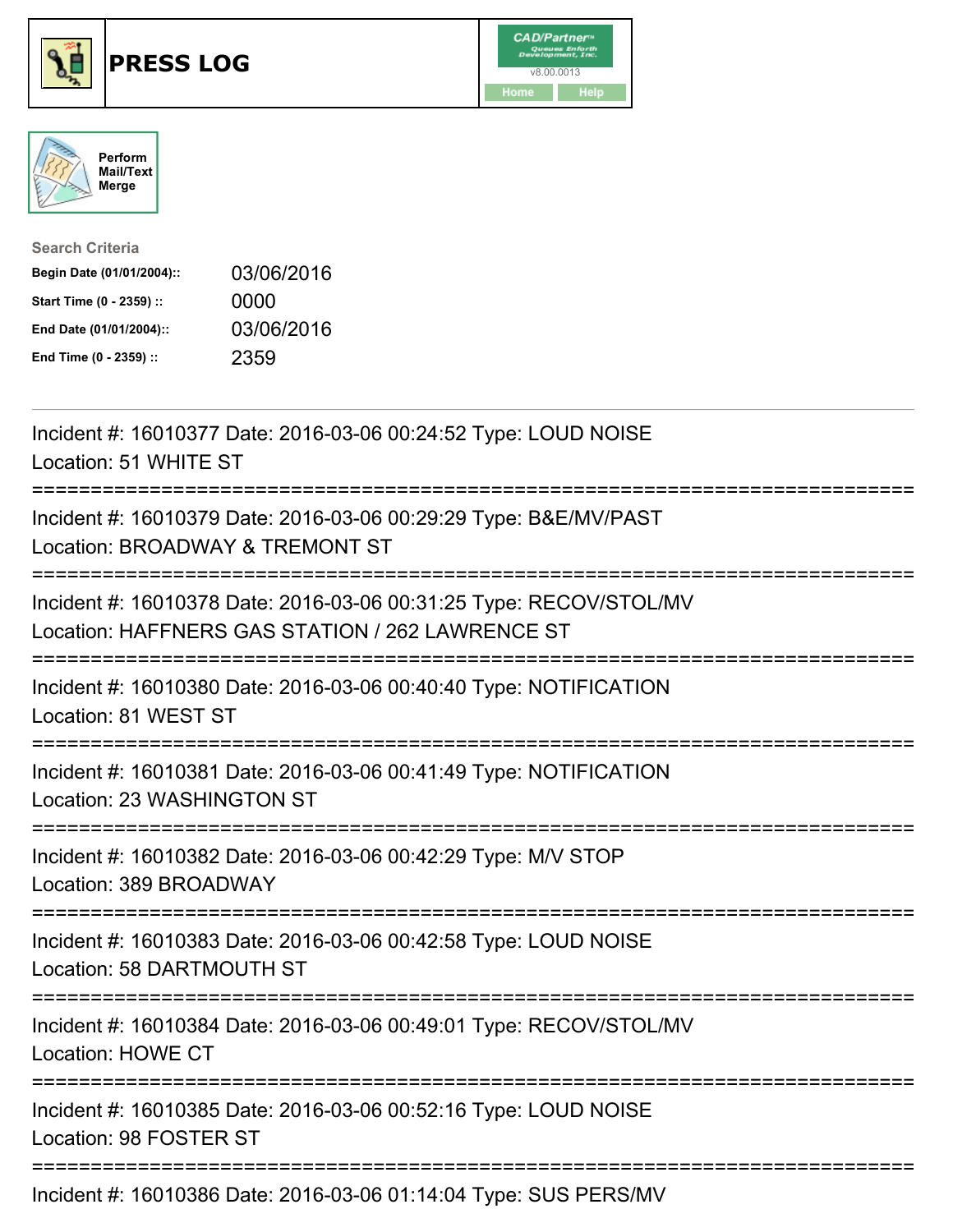Location: ABBOTT ST & PARKER ST =========================================================================== Incident #: 16010387 Date: 2016-03-06 01:17:38 Type: M/V STOP Location: LAWRENCE ST & OAK ST =========================================================================== Incident #: 16010388 Date: 2016-03-06 01:17:39 Type: MEDIC SUPPORT Location: SAM'S FOOD STORE / 389 BROADWAY =========================================================================== Incident #: 16010390 Date: 2016-03-06 01:26:46 Type: LOUD NOISE Location: 312 JACKSON ST FL 3 =========================================================================== Incident #: 16010389 Date: 2016-03-06 01:27:27 Type: M/V STOP Location: CENTRAL BRIDGE =========================================================================== Incident #: 16010391 Date: 2016-03-06 01:28:22 Type: SUS PERS/MV Location: S UNION ST & SALEM ST =========================================================================== Incident #: 16010392 Date: 2016-03-06 01:38:40 Type: LOUD NOISE Location: 439 S BROADWAY #1 =========================================================================== Incident #: 16010393 Date: 2016-03-06 01:40:18 Type: M/V STOP Location: ESSEX ST & JACKSON ST =========================================================================== Incident #: 16010394 Date: 2016-03-06 01:40:56 Type: M/V STOP Location: LOWELL ST & OXFORD ST =========================================================================== Incident #: 16010395 Date: 2016-03-06 01:47:50 Type: M/V STOP Location: BROADWAY & COMMON ST =========================================================================== Incident #: 16010396 Date: 2016-03-06 01:50:43 Type: TOW OF M/V Location: SHEEHANS LOT / CARVER ST =========================================================================== Incident #: 16010397 Date: 2016-03-06 01:52:29 Type: M/V STOP Location: MELVIN ST & OXFORD ST =========================================================================== Incident #: 16010399 Date: 2016-03-06 01:52:56 Type: NOISE ORD Location: 270 CANAL ST #604 =========================================================================== Incident #: 16010398 Date: 2016-03-06 01:53:04 Type: M/V STOP Location: METHUEN ST & UNION ST =========================================================================== Incident #: 16010400 Date: 2016-03-06 01:53:59 Type: MAL DAMAGE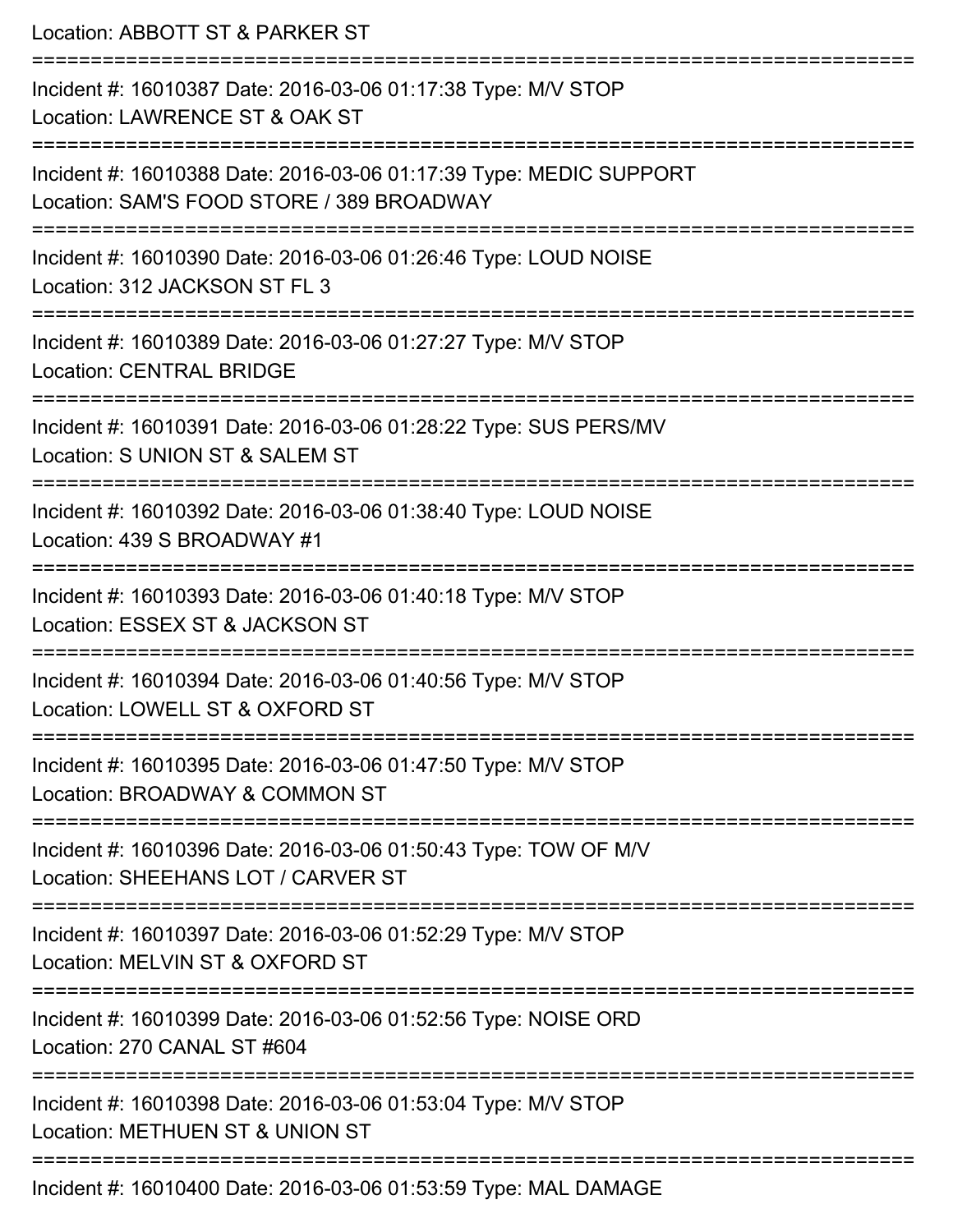| Incident #: 16010401 Date: 2016-03-06 02:00:02 Type: LOUD NOISE<br>Location: 152 PROSPECT ST        |
|-----------------------------------------------------------------------------------------------------|
| Incident #: 16010402 Date: 2016-03-06 02:10:58 Type: M/V STOP<br><b>Location: CENTRAL BRIDGE</b>    |
| Incident #: 16010403 Date: 2016-03-06 02:11:23 Type: M/V STOP<br>Location: FRANKLIN ST & METHUEN ST |
| Incident #: 16010404 Date: 2016-03-06 02:23:36 Type: DISTURBANCE<br><b>Location: SAUNDERS ST</b>    |
| Incident #: 16010405 Date: 2016-03-06 02:32:57 Type: BUILDING CHK<br>Location: 29 BARKER ST         |
| Incident #: 16010406 Date: 2016-03-06 03:36:50 Type: M/V STOP<br>Location: CLIFTON ST & GROTON ST   |
| Incident #: 16010407 Date: 2016-03-06 03:43:37 Type: UNKNOWN PROB<br>Location: 21 WEST ST           |
| Incident #: 16010408 Date: 2016-03-06 03:46:15 Type: NOISE ORD<br>Location: 153 EXCHANGE ST FL 1    |
| Incident #: 16010409 Date: 2016-03-06 03:50:35 Type: LOUD NOISE<br>Location: 47 WEST ST FL 3        |
| Incident #: 16010410 Date: 2016-03-06 03:59:14 Type: DOMESTIC/PROG<br>Location: 151 FARNHAM ST #2   |
| Incident #: 16010411 Date: 2016-03-06 04:20:02 Type: LOUD NOISE<br>Location: 10 GRAICHEN TER FL 2   |
| Incident #: 16010412 Date: 2016-03-06 04:22:09 Type: SUS PERS/MV<br>Location: 39 FOSTER ST FL 2     |
| Incident #: 16010413 Date: 2016-03-06 04:25:59 Type: DISTURBANCE<br>Location: 74 HANCOCK ST         |
| Incident #: 16010414 Date: 2016-03-06 04:43:16 Type: ALARMS                                         |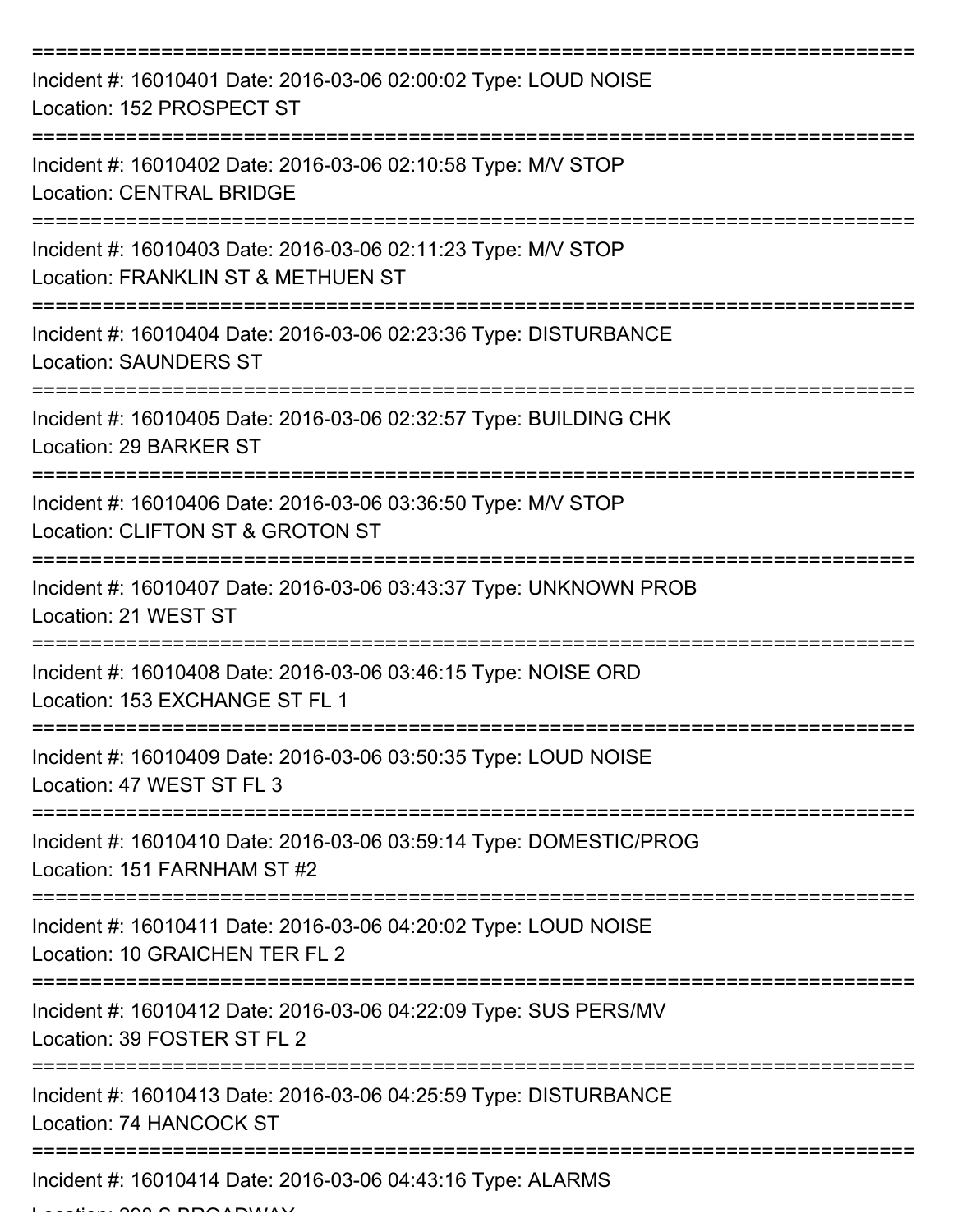| Incident #: 16010415 Date: 2016-03-06 05:21:28 Type: LOUD NOISE<br>Location: 248 BROADWAY #310      |
|-----------------------------------------------------------------------------------------------------|
| Incident #: 16010416 Date: 2016-03-06 05:36:27 Type: MEDIC SUPPORT<br>Location: 221 BRUCE ST #1     |
| Incident #: 16010417 Date: 2016-03-06 07:07:13 Type: MAL DAMAGE<br>Location: 365 HAMPSHIRE ST       |
| Incident #: 16010418 Date: 2016-03-06 07:18:48 Type: UNKNOWN PROB<br>Location: 19 WINTER ST         |
| Incident #: 16010419 Date: 2016-03-06 07:21:12 Type: MAL DAMAGE<br>Location: 164 SANBORN ST         |
| Incident #: 16010420 Date: 2016-03-06 07:47:50 Type: M/V STOP<br><b>Location: MARGIN ST</b>         |
| Incident #: 16010421 Date: 2016-03-06 07:51:53 Type: M/V STOP<br>Location: MERRIMACK ST & PARKER ST |
| Incident #: 16010422 Date: 2016-03-06 08:19:13 Type: M/V STOP<br>Location: 205 BROADWAY             |
| Incident #: 16010423 Date: 2016-03-06 08:37:54 Type: UNKNOWN PROB<br>Location: 256 ESSEX ST #405    |
| Incident #: 16010424 Date: 2016-03-06 08:44:50 Type: ROBBERY ARMED<br>Location: 12 AVON ST          |
| Incident #: 16010425 Date: 2016-03-06 09:15:04 Type: MAL DAMAGE<br>Location: 192 BRUCE ST           |
| Incident #: 16010426 Date: 2016-03-06 09:17:32 Type: CK WELL BEING<br>Location: 18 CAMBRIDGE ST     |
| Incident #: 16010428 Date: 2016-03-06 09:20:44 Type: STOL/MV/PAS<br>Location: 181 BAILEY ST         |
| Incident #: 16010427 Date: 2016-03-06 09:26:32 Type: TOW/REPOSSED                                   |

Location: 14 ATKINICON CT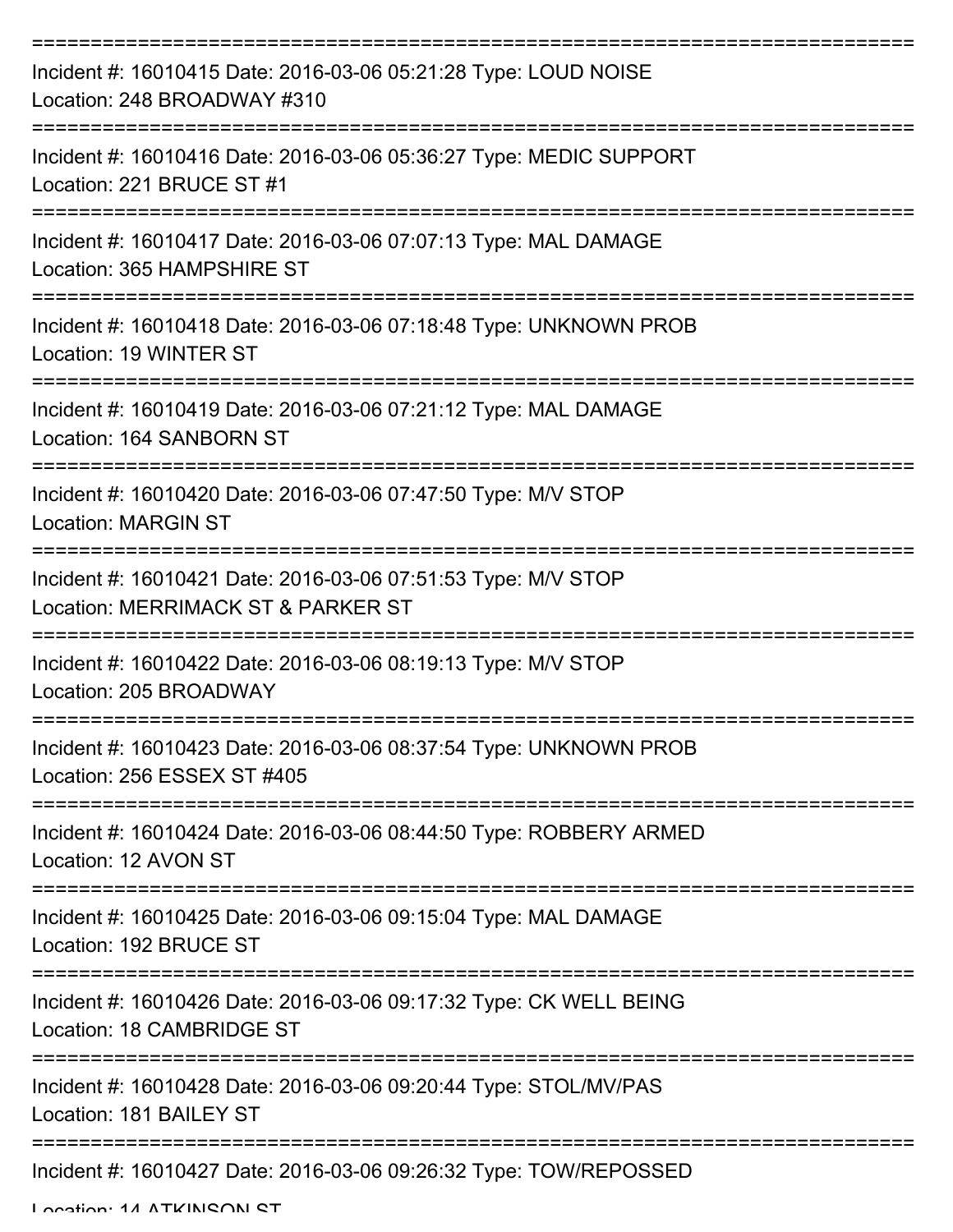| Incident #: 16010429 Date: 2016-03-06 09:29:25 Type: BUILDING CHK<br>Location: 83 WARWICK ST                       |
|--------------------------------------------------------------------------------------------------------------------|
| Incident #: 16010430 Date: 2016-03-06 09:32:17 Type: MAL DAMAGE<br>Location: 217 JACKSON ST #2R                    |
| Incident #: 16010431 Date: 2016-03-06 09:34:26 Type: M/V STOP<br>Location: FRANKLIN ST & LOWELL ST                 |
| Incident #: 16010432 Date: 2016-03-06 09:42:35 Type: MAL DAMAGE<br>Location: 81 BASSWOOD ST                        |
| Incident #: 16010433 Date: 2016-03-06 09:47:25 Type: MAN DOWN<br>Location: 118 S UNION ST                          |
| Incident #: 16010434 Date: 2016-03-06 09:56:46 Type: NOISE ORD<br>Location: 112 EVERETT ST                         |
| Incident #: 16010435 Date: 2016-03-06 10:02:53 Type: DRUG OVERDOSE<br>Location: 48 MELVIN ST                       |
| Incident #: 16010436 Date: 2016-03-06 10:03:29 Type: M/V STOP<br>Location: ESSEX ST & MILL ST                      |
| :============<br>Incident #: 16010437 Date: 2016-03-06 10:15:55 Type: DISTURBANCE<br>Location: 77 GROTON ST FL 2ND |
| Incident #: 16010438 Date: 2016-03-06 10:20:54 Type: LOST PROPERTY<br>Location: 80 MARGIN ST #3                    |
| Incident #: 16010440 Date: 2016-03-06 10:31:30 Type: KEEP PEACE<br>Location: 10 WINSLOW PL                         |
| Incident #: 16010439 Date: 2016-03-06 10:32:05 Type: NOISE ORD<br>Location: 9 BOSTON ST #2ND                       |
| Incident #: 16010441 Date: 2016-03-06 11:11:26 Type: ALARM/BURG<br>Location: 133 OLIVE AV                          |
| Incident #: 16010442 Date: 2016-03-06 11:12:04 Type: NOISE ORD<br>Location: F HAVERHILL ST & FLM ST                |

Location: E HAVERHILL ST & ELM ST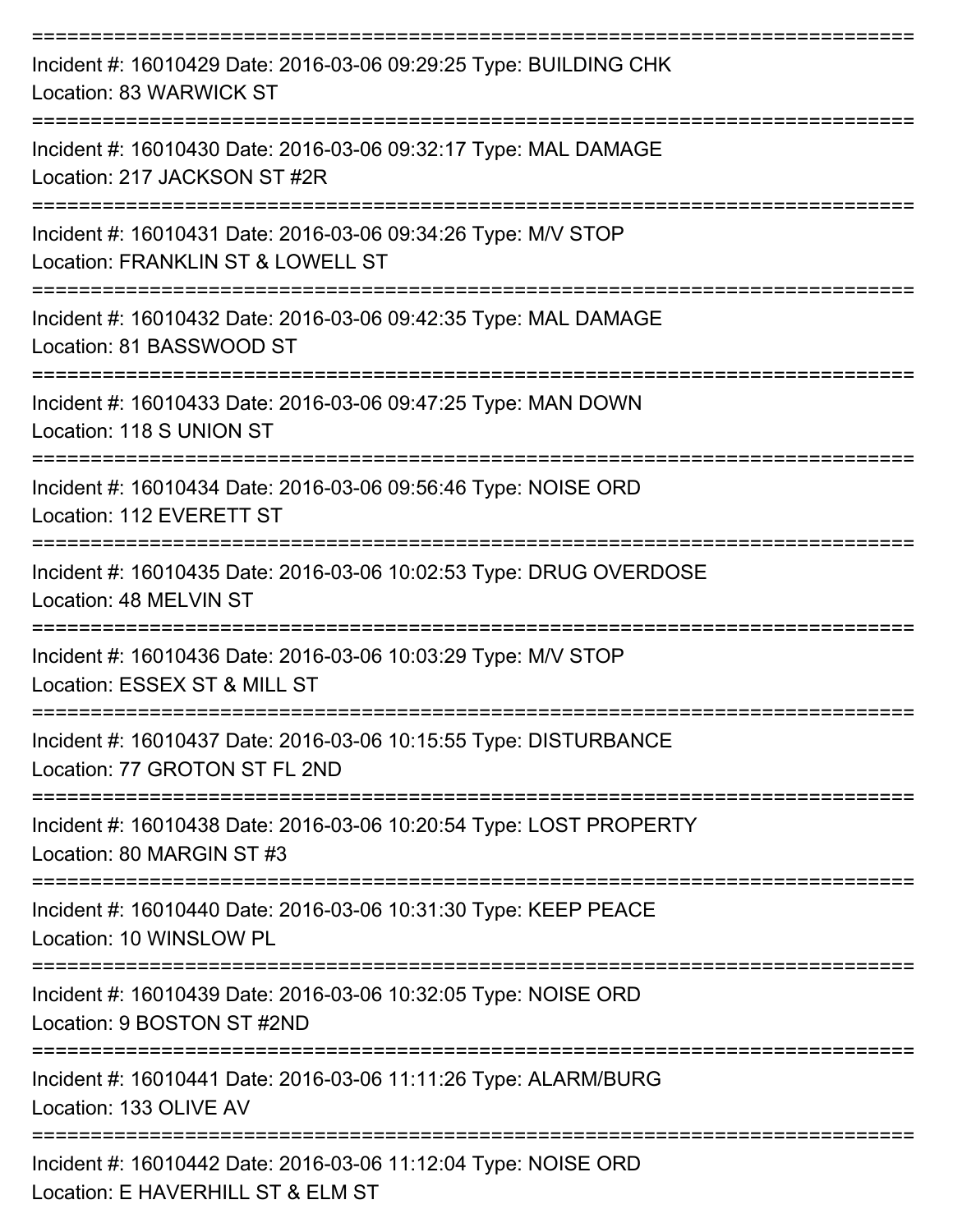| Incident #: 16010443 Date: 2016-03-06 11:13:29 Type: M/V STOP<br>Location: 3 WINTHROP AV               |
|--------------------------------------------------------------------------------------------------------|
| Incident #: 16010444 Date: 2016-03-06 11:20:15 Type: M/V STOP<br>Location: ANDOVER ST & BEACON ST      |
| Incident #: 16010445 Date: 2016-03-06 11:35:25 Type: HIT & RUN M/V<br>Location: ALLEN ST & SUMMER ST   |
| Incident #: 16010446 Date: 2016-03-06 11:38:01 Type: SUS PERS/MV<br>Location: 36 MELROSE ST            |
| Incident #: 16010447 Date: 2016-03-06 11:40:17 Type: M/V STOP<br>Location: FERGUSON ST & S BROADWAY    |
| Incident #: 16010448 Date: 2016-03-06 11:50:16 Type: SUS PERS/MV<br>Location: 39 MONTGOMERY ST         |
| Incident #: 16010449 Date: 2016-03-06 12:23:44 Type: NEIGHBOR PROB<br>Location: 135 PROSPECT ST        |
| Incident #: 16010450 Date: 2016-03-06 12:29:10 Type: FIGHT<br>Location: 86 GROTON ST                   |
| Incident #: 16010451 Date: 2016-03-06 12:47:12 Type: AUTO ACC/UNK PI<br><b>Location: CHICKERING ST</b> |
| Incident #: 16010452 Date: 2016-03-06 13:09:25 Type: DISTURBANCE<br>Location: 73 JACKSON ST            |
| Incident #: 16010453 Date: 2016-03-06 13:26:49 Type: M/V STOP<br>Location: 202 BROADWAY                |
| Incident #: 16010454 Date: 2016-03-06 13:29:06 Type: ASSIST FIRE<br>Location: 65 UNION ST              |
| Incident #: 16010455 Date: 2016-03-06 13:30:56 Type: M/V STOP<br>Location: 42 BRADFORD ST              |
| Incident #: 16010456 Date: 2016-03-06 13:35:53 Type: M/V STOP<br>Location: LAWRENCE ST & MAPLE ST      |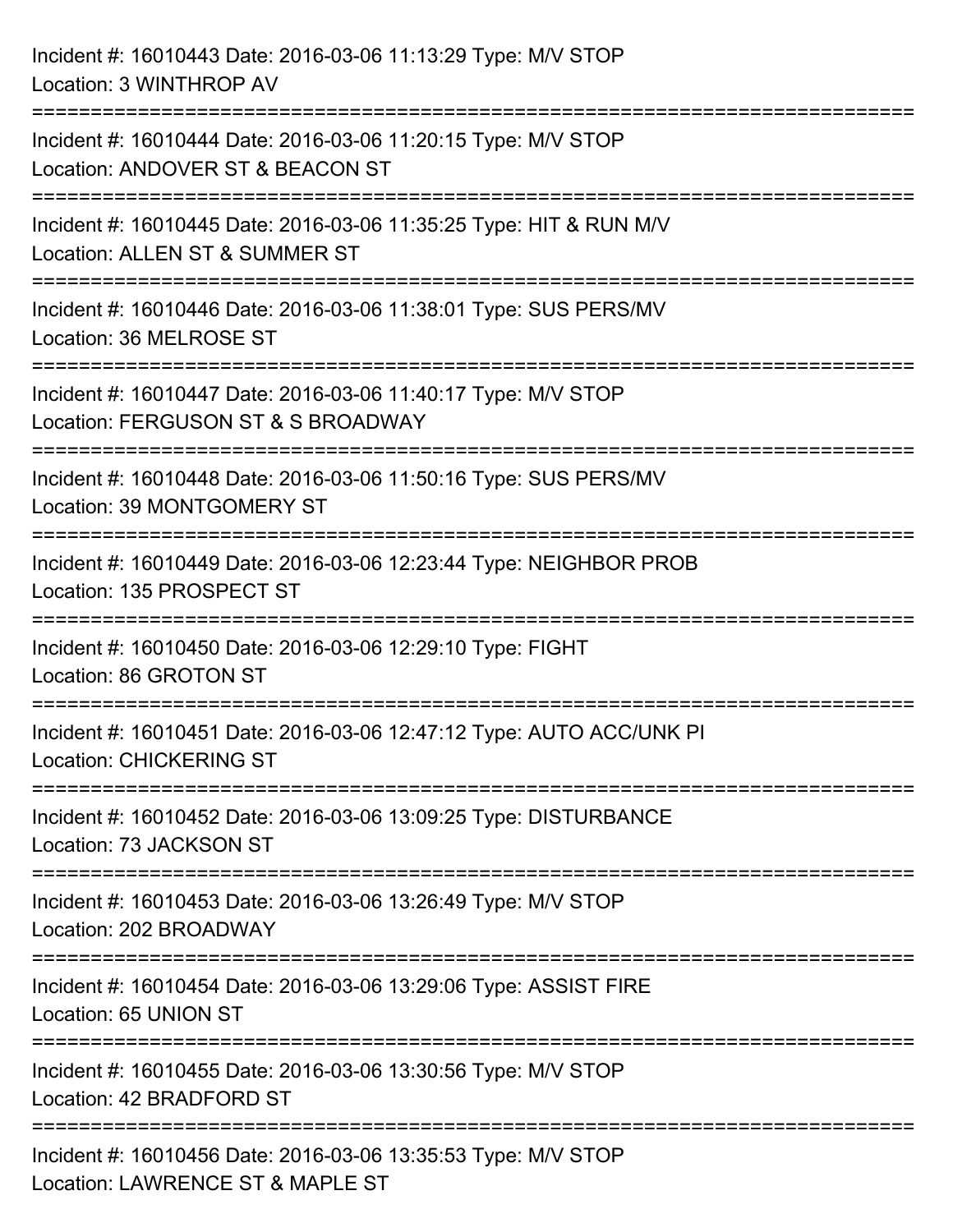| Incident #: 16010457 Date: 2016-03-06 13:41:19 Type: M/V STOP<br>Location: S UNION ST & WINTHROP AV                                       |
|-------------------------------------------------------------------------------------------------------------------------------------------|
| Incident #: 16010458 Date: 2016-03-06 13:41:33 Type: DOMESTIC/PAST<br><b>Location: 2 FERGUSON ST</b>                                      |
| Incident #: 16010459 Date: 2016-03-06 13:44:42 Type: SUICIDE ATTEMPT<br>Location: 201 CARLETON ST FL 1                                    |
| Incident #: 16010460 Date: 2016-03-06 13:46:37 Type: M/V STOP<br>Location: ESSEX ST & MARGIN ST                                           |
| Incident #: 16010461 Date: 2016-03-06 13:47:05 Type: 911 HANG UP<br>Location: 550 BROADWAY #402                                           |
| Incident #: 16010462 Date: 2016-03-06 13:54:35 Type: ASSIST FIRE<br>Location: 23 HAWLEY ST                                                |
| Incident #: 16010463 Date: 2016-03-06 14:02:32 Type: DISORDERLY<br>Location: MCDONALDS / 50 BROADWAY<br>=============<br>================ |
| Incident #: 16010464 Date: 2016-03-06 14:07:58 Type: A&B PAST<br>Location: 163 UNION ST #2                                                |
| Incident #: 16010465 Date: 2016-03-06 14:12:35 Type: NOTIFICATION<br>Location: 153 MAY ST FL 1ST                                          |
| Incident #: 16010466 Date: 2016-03-06 14:35:46 Type: M/V STOP<br>Location: BROADWAY & TREMONT ST                                          |
| Incident #: 16010467 Date: 2016-03-06 14:38:00 Type: M/V STOP<br>Location: 50 BROADWAY                                                    |
| Incident #: 16010468 Date: 2016-03-06 14:41:40 Type: UNWANTEDGUEST<br>Location: SPEEDWAY GAS STATION / 615 BROADWAY                       |
| Incident #: 16010469 Date: 2016-03-06 14:55:37 Type: ALARM/BURG<br>Location: METRO BOSTON HOPE OFFICE / 74 DURSO AV                       |
| Incident #: 16010470 Date: 2016-03-06 16:12:08 Type: ALARM/BURG<br>Location: 530 BROADWAY                                                 |

===========================================================================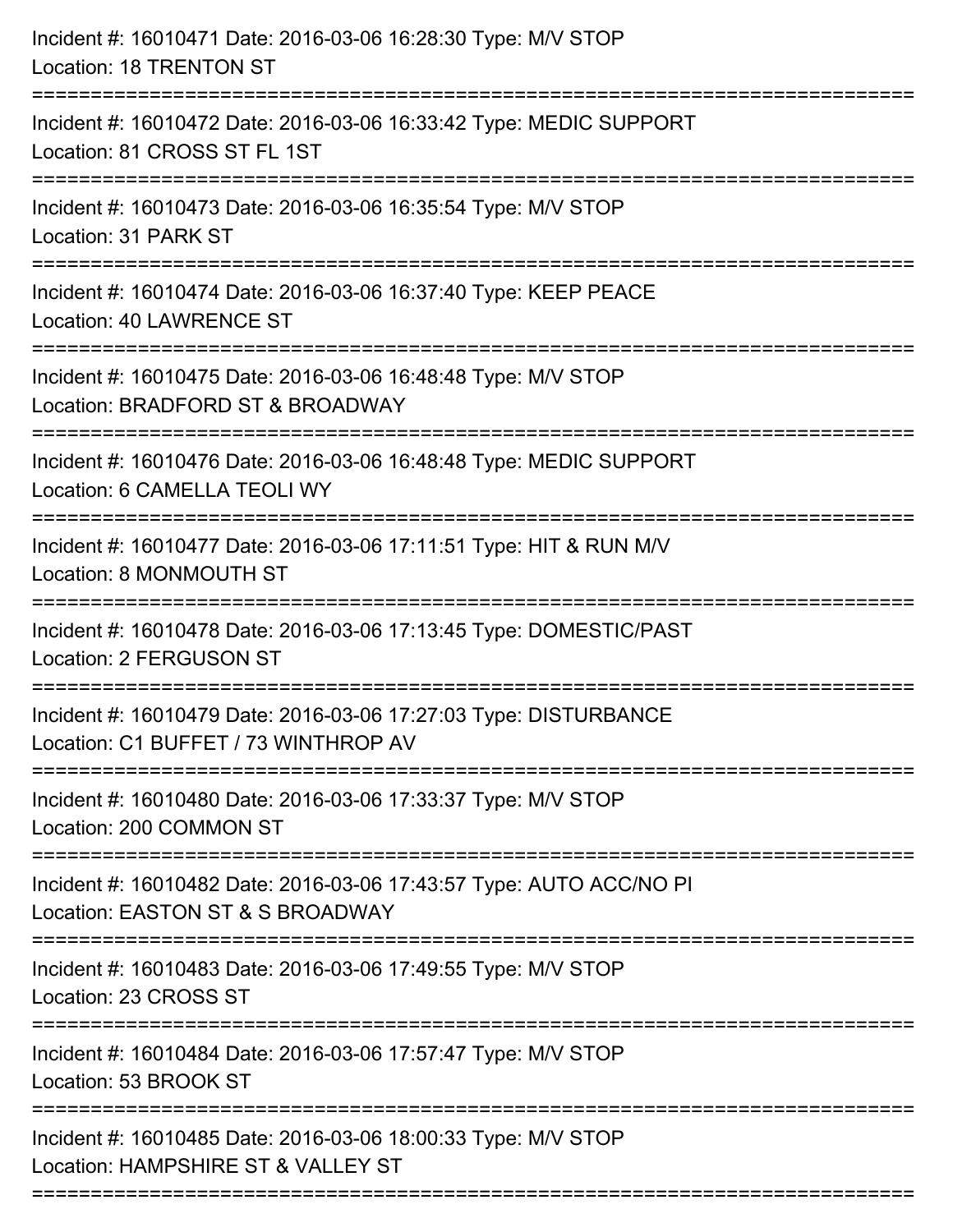Location: 187 BROADWAY

| Incident #: 16010487 Date: 2016-03-06 18:13:34 Type: DOMESTIC/PROG<br>Location: KATHERINE ST & WOODLAND ST |
|------------------------------------------------------------------------------------------------------------|
| Incident #: 16010488 Date: 2016-03-06 18:21:18 Type: M/V STOP<br>Location: COMMON ST & LAWRENCE ST         |
| Incident #: 16010489 Date: 2016-03-06 18:22:05 Type: M/V STOP<br>Location: CANAL ST & UNION ST             |
| Incident #: 16010490 Date: 2016-03-06 18:22:44 Type: MEDIC SUPPORT<br>Location: 61 BRADFORD ST #7          |
| Incident #: 16010491 Date: 2016-03-06 18:35:59 Type: M/V STOP<br>Location: 509 HOWARD ST                   |
| Incident #: 16010492 Date: 2016-03-06 18:38:14 Type: M/V STOP<br>Location: HAMPSHIRE ST & VALLEY ST        |
| Incident #: 16010493 Date: 2016-03-06 18:41:59 Type: M/V STOP<br>Location: WINTHROP AVE & N PARRISH RD     |
| Incident #: 16010495 Date: 2016-03-06 18:46:37 Type: DISTURBANCE<br>Location: 77 GROTON ST                 |
| Incident #: 16010494 Date: 2016-03-06 18:47:58 Type: TRESPASSING<br>Location: DAISY ST & HOLLY ST          |
| Incident #: 16010496 Date: 2016-03-06 18:56:03 Type: SUS PERS/MV<br>Location: 1 MILL ST                    |
| Incident #: 16010497 Date: 2016-03-06 18:57:51 Type: M/V STOP<br>Location: CARVER ST & MERRIMACK ST        |
| Incident #: 16010498 Date: 2016-03-06 18:59:56 Type: MAL DAMAGE<br>Location: 150 WILLOW ST                 |
| Incident #: 16010499 Date: 2016-03-06 19:16:39 Type: M/V STOP<br>Location: EVERETT ST & PACKARD ST         |
|                                                                                                            |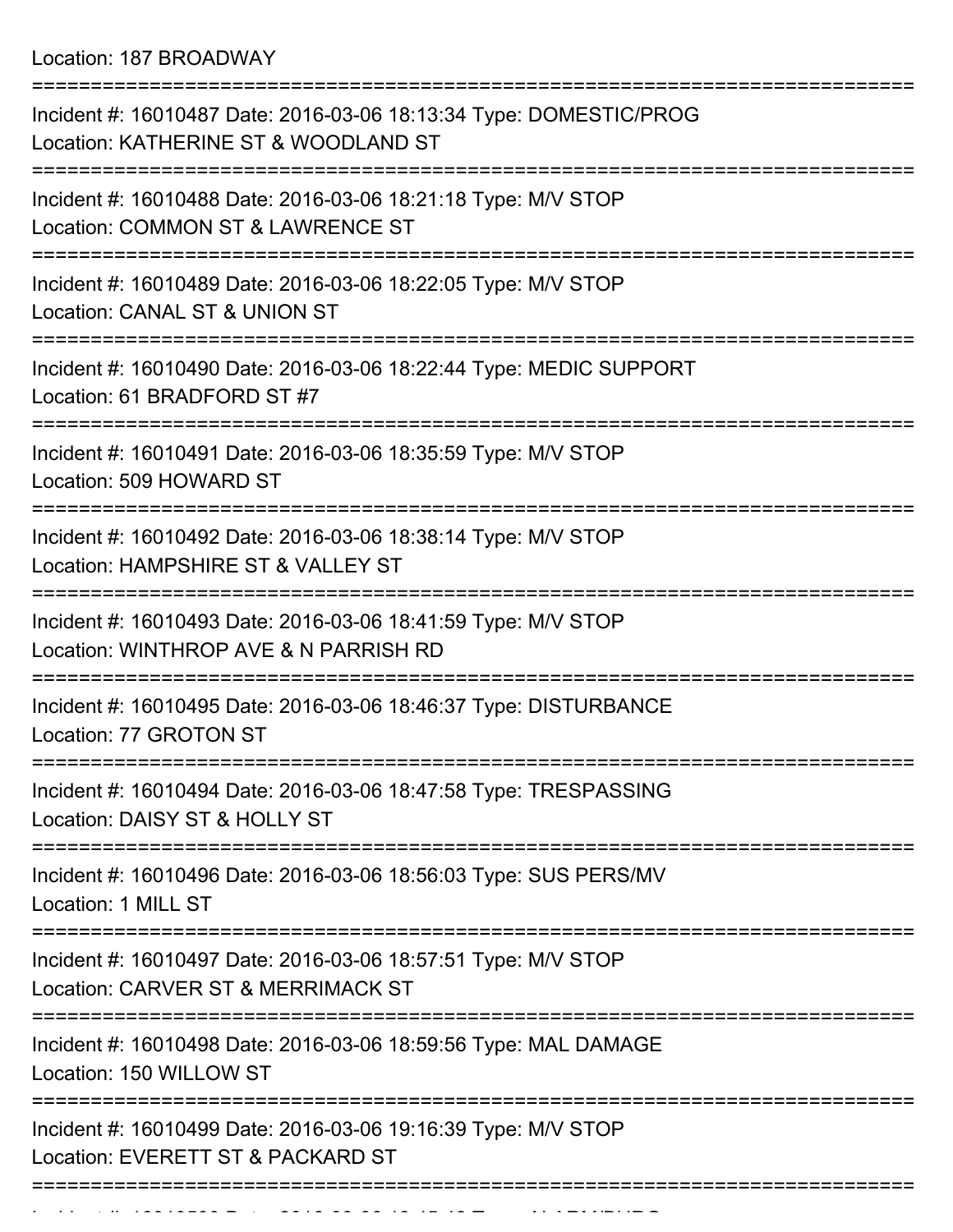| Incident #: 16010501 Date: 2016-03-06 19:46:24 Type: M/V STOP<br>Location: BRUCE ST & PARK ST<br>Incident #: 16010502 Date: 2016-03-06 19:50:56 Type: ROBBERY ARMED<br>Location: 50 CEDAR ST<br>Incident #: 16010503 Date: 2016-03-06 20:20:01 Type: M/V STOP<br><b>Location: 11 LAWRENCE ST</b><br>Incident #: 16010504 Date: 2016-03-06 20:20:02 Type: ALARM/BURG<br>Location: STAFFING GROUP / 101 AMESBURY ST<br>Incident #: 16010505 Date: 2016-03-06 20:21:38 Type: SUS PERS/MV<br>Location: 32 GALE ST<br>Incident #: 16010506 Date: 2016-03-06 20:24:22 Type: M/V STOP<br>Location: CEDAR ST & FRANKLIN ST<br>Incident #: 16010507 Date: 2016-03-06 20:25:31 Type: M/V STOP<br>Location: FRONT ST & S BROADWAY<br>Incident #: 16010508 Date: 2016-03-06 20:42:50 Type: M/V STOP<br>Location: BODWELL ST & WARREN ST<br>Incident #: 16010509 Date: 2016-03-06 20:50:44 Type: CK WELL BEING<br>Location: 153 SARATOGA ST FL 1<br>Incident #: 16010510 Date: 2016-03-06 20:55:52 Type: DOMESTIC/PROG<br>Location: 77 S UNION ST<br>Incident #: 16010511 Date: 2016-03-06 21:10:06 Type: NOISE ORD<br>Location: 67 MAY ST FL 2<br>Incident #: 16010512 Date: 2016-03-06 21:14:06 Type: MISSING PERS<br>Location: 20 HOLTON ST<br>Incident #: 16010513 Date: 2016-03-06 21:16:46 Type: NOISE ORD<br>Location: 28 WEARE ST | Location: PARTHUM SCHOOL / 258 E HAVERHILL ST |
|------------------------------------------------------------------------------------------------------------------------------------------------------------------------------------------------------------------------------------------------------------------------------------------------------------------------------------------------------------------------------------------------------------------------------------------------------------------------------------------------------------------------------------------------------------------------------------------------------------------------------------------------------------------------------------------------------------------------------------------------------------------------------------------------------------------------------------------------------------------------------------------------------------------------------------------------------------------------------------------------------------------------------------------------------------------------------------------------------------------------------------------------------------------------------------------------------------------------------------------------------------------------------------------------------------------------------|-----------------------------------------------|
|                                                                                                                                                                                                                                                                                                                                                                                                                                                                                                                                                                                                                                                                                                                                                                                                                                                                                                                                                                                                                                                                                                                                                                                                                                                                                                                              |                                               |
|                                                                                                                                                                                                                                                                                                                                                                                                                                                                                                                                                                                                                                                                                                                                                                                                                                                                                                                                                                                                                                                                                                                                                                                                                                                                                                                              |                                               |
|                                                                                                                                                                                                                                                                                                                                                                                                                                                                                                                                                                                                                                                                                                                                                                                                                                                                                                                                                                                                                                                                                                                                                                                                                                                                                                                              |                                               |
|                                                                                                                                                                                                                                                                                                                                                                                                                                                                                                                                                                                                                                                                                                                                                                                                                                                                                                                                                                                                                                                                                                                                                                                                                                                                                                                              |                                               |
|                                                                                                                                                                                                                                                                                                                                                                                                                                                                                                                                                                                                                                                                                                                                                                                                                                                                                                                                                                                                                                                                                                                                                                                                                                                                                                                              |                                               |
|                                                                                                                                                                                                                                                                                                                                                                                                                                                                                                                                                                                                                                                                                                                                                                                                                                                                                                                                                                                                                                                                                                                                                                                                                                                                                                                              |                                               |
|                                                                                                                                                                                                                                                                                                                                                                                                                                                                                                                                                                                                                                                                                                                                                                                                                                                                                                                                                                                                                                                                                                                                                                                                                                                                                                                              |                                               |
|                                                                                                                                                                                                                                                                                                                                                                                                                                                                                                                                                                                                                                                                                                                                                                                                                                                                                                                                                                                                                                                                                                                                                                                                                                                                                                                              |                                               |
|                                                                                                                                                                                                                                                                                                                                                                                                                                                                                                                                                                                                                                                                                                                                                                                                                                                                                                                                                                                                                                                                                                                                                                                                                                                                                                                              |                                               |
|                                                                                                                                                                                                                                                                                                                                                                                                                                                                                                                                                                                                                                                                                                                                                                                                                                                                                                                                                                                                                                                                                                                                                                                                                                                                                                                              |                                               |
|                                                                                                                                                                                                                                                                                                                                                                                                                                                                                                                                                                                                                                                                                                                                                                                                                                                                                                                                                                                                                                                                                                                                                                                                                                                                                                                              |                                               |
|                                                                                                                                                                                                                                                                                                                                                                                                                                                                                                                                                                                                                                                                                                                                                                                                                                                                                                                                                                                                                                                                                                                                                                                                                                                                                                                              |                                               |
|                                                                                                                                                                                                                                                                                                                                                                                                                                                                                                                                                                                                                                                                                                                                                                                                                                                                                                                                                                                                                                                                                                                                                                                                                                                                                                                              |                                               |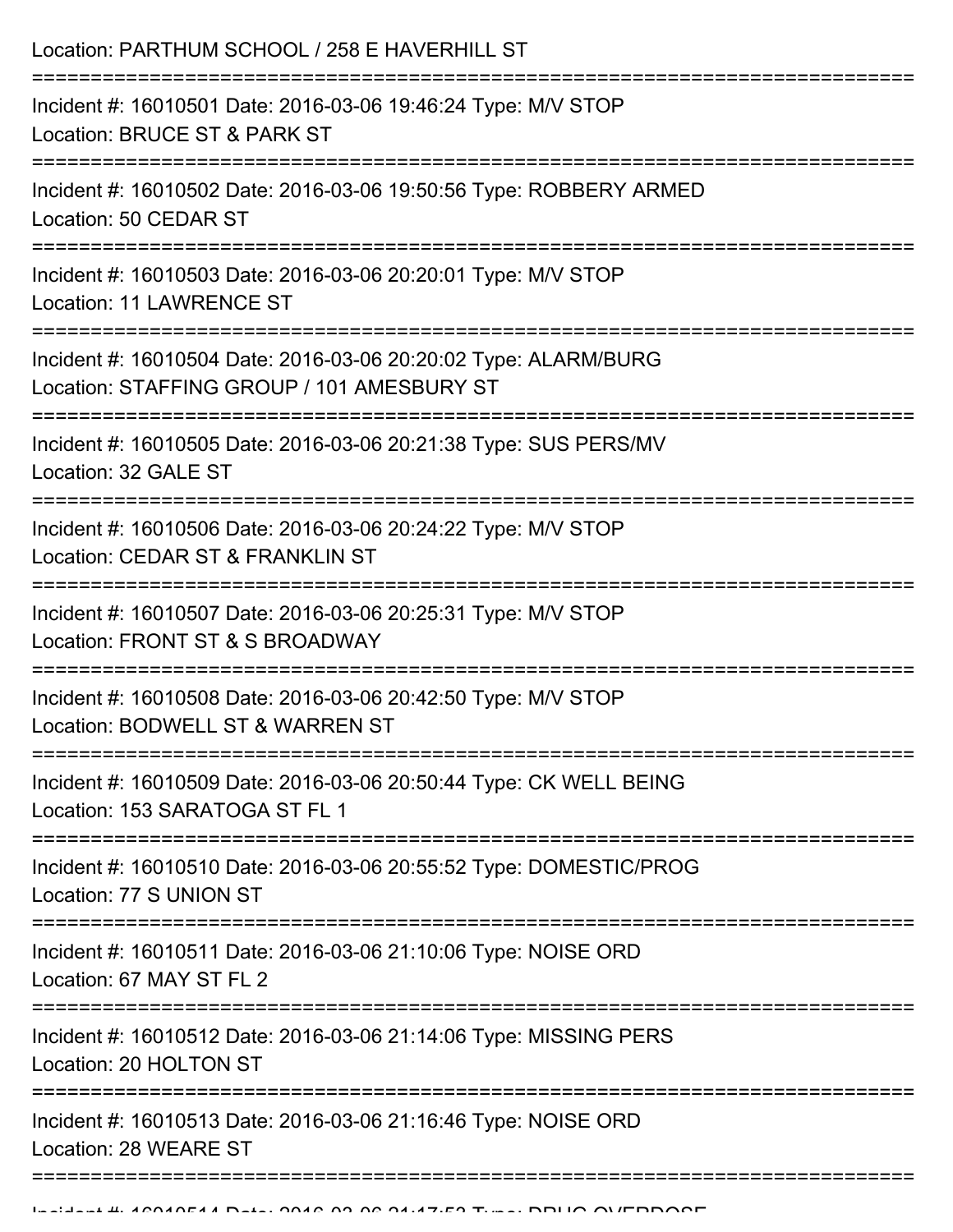| Location: SANTOS GROCERY / 232 HAMPSHIRE ST                                                                                         |
|-------------------------------------------------------------------------------------------------------------------------------------|
| Incident #: 16010515 Date: 2016-03-06 21:21:11 Type: SUS PERS/MV<br>Location: 4 INMAN ST                                            |
| Incident #: 16010516 Date: 2016-03-06 21:50:51 Type: DISTURBANCE<br>Location: 5 LOWELL TER                                          |
| Incident #: 16010517 Date: 2016-03-06 22:04:44 Type: NOISE ORD<br>Location: 207 S UNION ST #1                                       |
| Incident #: 16010518 Date: 2016-03-06 22:08:52 Type: NOISE ORD<br>Location: 46 AMESBURY ST                                          |
| Incident #: 16010519 Date: 2016-03-06 22:13:40 Type: M/V STOP<br>Location: AUBURN ST & HAMPSHIRE ST                                 |
| Incident #: 16010520 Date: 2016-03-06 22:30:22 Type: MEDIC SUPPORT<br>Location: 348 HAVERHILL ST #7                                 |
| :=====================================<br>Incident #: 16010521 Date: 2016-03-06 22:31:21 Type: SUS PERS/MV<br>Location: WINTHROP AV |
| Incident #: 16010522 Date: 2016-03-06 22:33:20 Type: SUS PERS/MV<br>Location: 350 ESSEX ST                                          |
| Incident #: 16010524 Date: 2016-03-06 22:43:16 Type: DISORDERLY<br>Location: 109 GARDEN ST #2 FL 4                                  |
| Incident #: 16010523 Date: 2016-03-06 22:43:47 Type: M/V STOP<br>Location: MARSTON ST & STORROW ST                                  |
| Incident #: 16010525 Date: 2016-03-06 22:51:44 Type: M/V STOP<br>Location: MERRIMACK ST & S UNION ST                                |
| Incident #: 16010526 Date: 2016-03-06 22:54:44 Type: NOISE ORD<br>Location: 24 HUDSON AV                                            |
| Incident #: 16010527 Date: 2016-03-06 22:59:22 Type: SUS PERS/MV<br>Location: 4 TOWER HILL ST                                       |
| Incident #: 16010528 Date: 2016-03-06 23:30:07 Type: MAI STOP                                                                       |

Incident #: 16010528 Date: 2016-03-06 23:30:07 Type: M/V STOP